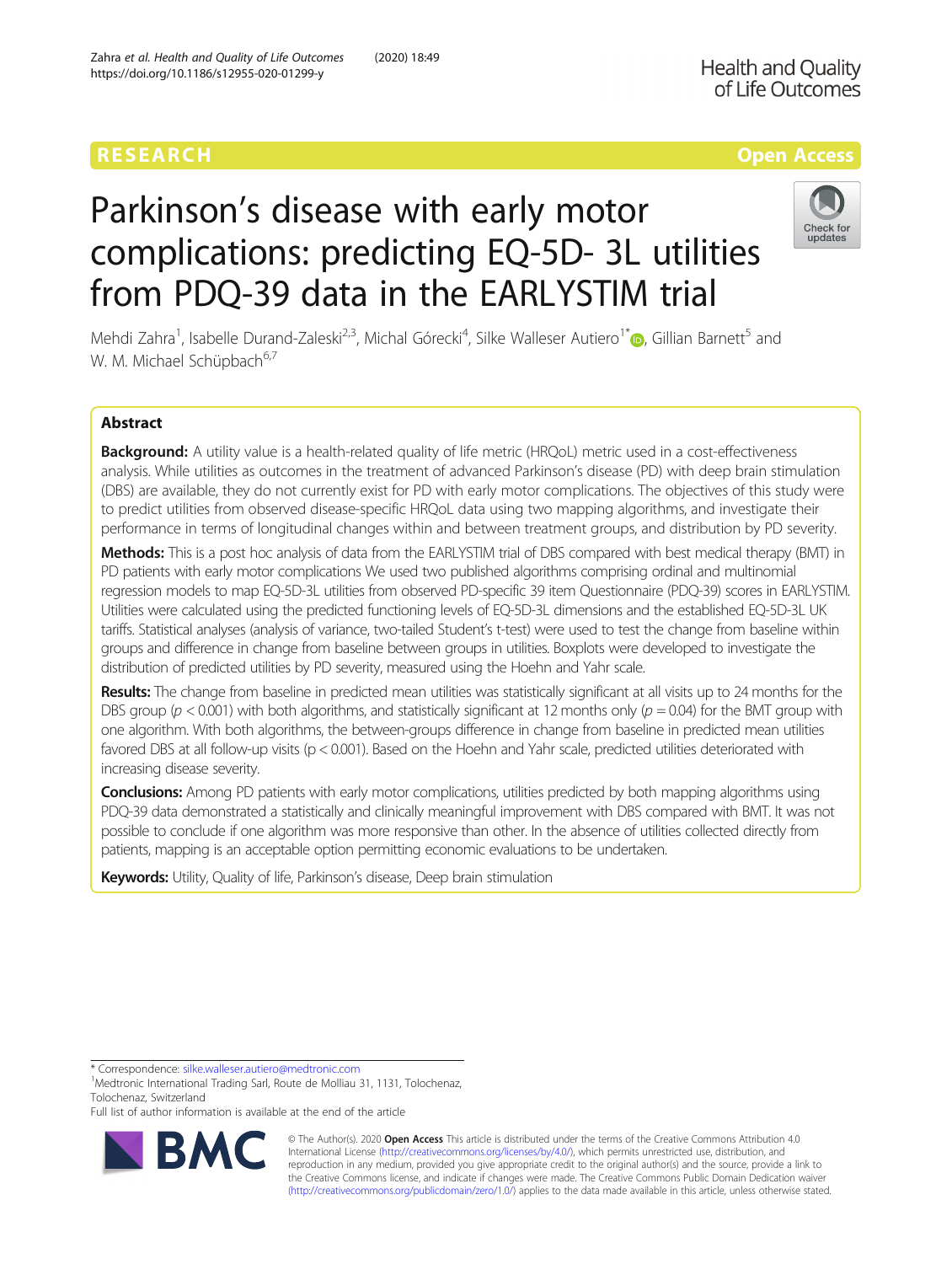### Background

Recognition of the multidimensional impact of Parkinson's disease (PD) on patients' health-related quality of life (HRQoL) led to the development of the PD-specific 39 item Questionnaire (PDQ-39) [[1](#page-7-0)], the most commonly used HRQoL instrument in clinical studies in PD [\[2\]](#page-7-0), with superior clinimetric and psychometric properties compared with other PD-specific instruments [[3](#page-7-0)].

The results of health economic evaluations, most commonly cost-utility analyses, facilitate the efficient allocation of healthcare resources, and ultimately determine clinical practice. Cost-utility analyses require estimates of health-state preferences based on patient ratings, referred to as utilities. Utilities represent the strength of an individual's preference for specific health-related outcomes ("preference weights") and are used for calculating quality–adjusted life years, a combination of survival and utilities generated by healthcare interventions, the metric used in cost-utility analyses.

The Euroqol (EQ-5D) is the most widely used and preferred method for generating utilities [\[4](#page-7-0), [5](#page-7-0)]. The EQ-5D-3L (3 L represents three levels of responses) is a valid tool for measuring utilities in PD as it correlates strongly with PDQ-39 scores and disease severity  $[6]$  $[6]$ . In patients with advanced PD implanted with DBS, two studies have reported a positive impact of DBS on utilities, as measured using the EQ-5D-3L  $[7, 8]$  $[7, 8]$  $[7, 8]$  $[7, 8]$ . However, to our knowledge, utilities for patients with PD and early motor complications have, thus far, not been reported.

In the absence of utility measurement directly from patients during a clinical trial, an accepted alternative is to derive utilities from observed disease-specific HRQoL instrument scores using mapping algorithms [\[9](#page-7-0)]. Two types of mapping algorithms have been developed using different statistical models: Direct utility mapping to directly predict the EQ-5D-3L summary index utility, and response (or indirect) mapping to predict responses to each EQ-5D-3L dimension [\[10](#page-7-0)]. To date, only two additional reports describing mapping algorithms in PD have been published [\[11,](#page-7-0) [12\]](#page-7-0). However, as they present algorithms for the estimation of the EQ-5D utilities from the PDQ-8 and the Unified Parkinson's disease rating scale parts II-IV, neither were suitable for application in the current study.

The objectives of this study were to apply two mapping algorithms to predict utilities from observed disease specific HRQoL data collected in the EARYSTIM trial, and to investigate the performance of the algorithms in terms of change from baseline within groups and difference in change from baseline between groups, and the distribution of the predicted utilities by PD severity.

#### Methods

#### Study design

subscale scores from the EARLYSTIM trial by applying two peer-reviewed mapping algorithms [[13,](#page-7-0) [14](#page-7-0)] to EARLYSTIM patient data at baseline, five, 12 and 24 months. To convert EQ-5D-3L scores into utilities from a UK perspective, tariffs specific to the UK were utilized [\[15](#page-7-0)] (French tariffs [\[16](#page-7-0)] were applied as an additional analysis).

#### Instruments

The PDQ-39 consists of 39 items grouped into eight subscales (mobility, activities of daily living (ADL), emotional well-being, stigma, social support, cognitions, communication, and bodily discomfort) [[1\]](#page-7-0). Response levels "never", "occasionally", "sometimes", "often" and "always" are allocated a value from 0 to 4, and then scored to provide a 0– 100 index for each subscale and the overall instrument [[17](#page-7-0)]. A higher score indicates a worse HRQoL.

Both Young et al. and Kent et al. utilized the EQ-5D-3L utility index which comprises five dimensions (mobility, self-care, usual activities, pain/discomfort, anxiety/depression). Each dimension has three response levels, "no problems", "some problems", or "extreme problems". A single summary index utility is calculated by attaching weights to the level in each dimension, based on health state valuations derived from the general population. A value of 1.0 represents full health and 0.0 represents death.

The Hoehn and Yahr scale (H&Y) is used to assess the severity of PD in terms of clinical features and functional ability [\[18,](#page-7-0) [19](#page-7-0)]. It's scale ranges from zero, indicating no disability or impairment, to five, indicating the most advanced disease stage.

#### Patient data

Raw data were obtained from the EARLYSTIM study ([ClinicalTrials.gov](http://clinicaltrials.gov) Identifier: [NCT00354133](https://clinicaltrials.gov/ct2/show/NCT00354133)) designed to compare subthalamic DBS plus BMT to BMT alone for up to 24 months [\[20](#page-7-0)]. To detect a standardized effect size of 0.4 with an alpha level of 5% for the summary index of the PDQ-39, the primary outcome in EARLYS-TIM, and assuming a 15% dropout rate, it was estimated that at least 246 patients would be required. Among 392 patients assessed for eligibility, 251 were enrolled at nine German and eight French university centers. The intention-to-treat (ITT) population comprised 124 patients assigned to DBS (120 underwent implantation and completed the study) and 127 patients assigned to BMT (125 underwent BMT and 123 completed the study). The per-protocol analysis included 116 patients in the DBS group and 110 in the BMT group. Included were adults with PD for at least 4 years, aged up to 60 years (mean age 52 years) who reported motor complications for 3 years or less (mean years post onset of 1.7), and scored less than three on the H&Y staging scale while on medication. In contrast to other controlled studies, the EARLYTIM population is unique as evidenced by

A post hoc study was carried out to predict EQ-5D (three level version) (EQ-5D-3L) utilities from observed PDQ-39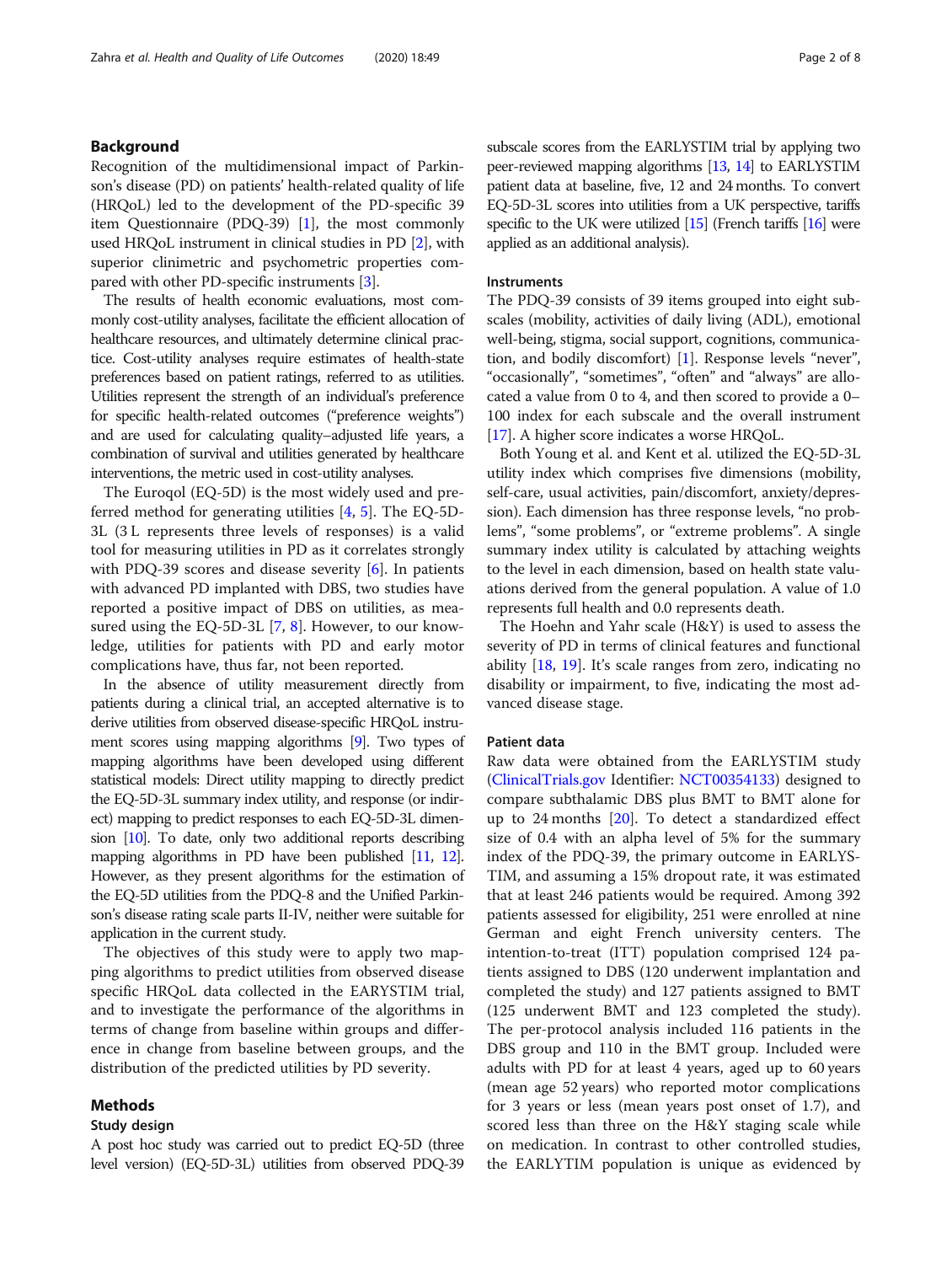their young age, short disease duration, mild symptom severity, and short duration of complications [[20\]](#page-7-0). Trial participants completed the PDQ-39 during interviews at baseline, five, 12, and 24 month visits.

In the EARLYSTIM ITT population, the change from baseline through 24 months in the PDQ-39 summary index favored DBS compared with BMT (mean betweengroup difference in change from baseline,  $8.0 \pm 1.6$  (4.2 to 11.9;  $p = 0.002$ )). Per protocol results were similar [[20](#page-7-0)].

#### Algorithm description

In the absence of EQ-5D-3L utilities for the patient population of interest, two algorithms [[13,](#page-7-0) [14](#page-7-0)] (Table 1) were applied to longitudinal patient data from EARLYS-TIM to estimate EQ-5D utilities from PDQ-39 summary index scores.

The algorithm developed by Young et al. [\[13](#page-7-0)] comprises an ordinal regression model with the Cauchit (inverse Cauchy) link developed by a direct utility mapping model. This mapping model used data from a sample of community-dwelling adults in Australia with advanced PD  $(N = 96)$  who had been administered the PDQ-39 and the EQ-5D. The second algorithm is a multinomial regression model with logit link function developed by Kent et al. [[14](#page-7-0)], a response mapping model with age and gender as additional covariates, which was developed by applying pairs of complete responses to the PDQ-39 and the EQ-5D from the UK PD MED trial [\[21](#page-7-0)].

#### Data analysis

Baseline and five, 12- and 24-month follow-up PDQ-39 subscale scores for the DBS group and the BMT group in the EARLYSTIM trial provided a common data set for application of the best performing mapping models, the ordinal regression model with Cauchit link function [[13\]](#page-7-0), and the multinomial regression model with logit link function (controlling for age and gender) [\[14\]](#page-7-0).

Based on the regression coefficients derived from the ordinal and multinomial regression models, the ensuing equations with three predicted functioning (response) levels for each of the five EQ-5D-3L dimensions were applied to the longitudinal PDQ-39 data of EARLYSTIM patients to predict EQ-5D-3L utilities. The EQ-5D-3L summary index utilities were therefore calculated using the predicted functioning levels of EQ-5D-3L dimensions and the established EQ-5D-3L tariffs for the UK [[15\]](#page-7-0). The EQ-5D-3L tariffs for France  $[16]$  $[16]$  were applied as an additional analysis.

As the number of missing data cases was low (four BMT cases out of 127 (3%), and five DBS cases out 124 (4%)), a complete cases approach was applied.

Repeated measure analysis (analysis of variance) was used to test the between treatment differences in utilities over time. The change from baseline within treatment groups and the differences in the mean change from baseline between treatment groups were analysed at each follow-up visit using the two-tailed Student's t-test at a significance level of 95%. A multiple test correction (Bonferroni correction) was performed to adjust the pvalues and confidence intervals for multiple testing (setting the level of significance to 0.05/3(0.017) when performing three tests).

To explore the face validity of the predicted EQ-5D-3L utilities, the relationships between both the predicted EQ-5D-3L utilities and observed PDQ-39 scores and the H&Y scale were investigated. Mean summary PDQ-39 scores by mean H&Y stage were compared to the predicted mean EQ-5D-3L utilities by mean H&Y stage. Boxplots of both measures were generated to explore the variability of predicted EQ-5D-3L and observed PDQ-39 values by H&Y stage. Observations from all visits throughout EARLYSTIM were used to assess this relationship for each H&Y stage.

All calculations were conducted in R Statistical Software.

#### Results

The predicted mean EQ-5D summary index utilities for the UK, derived by mapping the observed scores from the subscales of the PDQ-39 in the source data set, EARLYSTIM, using two different algorithms, are presented in Fig. [1](#page-3-0) (A and B). With both algorithms, the results of the repeated measure analysis demonstrated significant between-treatment differences in mapped EQ-5D-3L utilities at all visits up to 24 months in favor of DBS (all,  $p < 0.001$ ). The change from baseline with both algorithms was significant at all visits up

Table 1 Algorithms used to predict ED-5D summary index utilities

| <b>Table I</b> Algorithms used to predict ED-5D surfitually index diffities                                                                                                                                                                                                                                                                                                                                                                                                                                                                                                                                                                                                                                                                                                                                 |                                                                                                                                                                                                                                                                                                                                                                                                                                                                                                                                                                                                    |
|-------------------------------------------------------------------------------------------------------------------------------------------------------------------------------------------------------------------------------------------------------------------------------------------------------------------------------------------------------------------------------------------------------------------------------------------------------------------------------------------------------------------------------------------------------------------------------------------------------------------------------------------------------------------------------------------------------------------------------------------------------------------------------------------------------------|----------------------------------------------------------------------------------------------------------------------------------------------------------------------------------------------------------------------------------------------------------------------------------------------------------------------------------------------------------------------------------------------------------------------------------------------------------------------------------------------------------------------------------------------------------------------------------------------------|
| Young et al. [13]                                                                                                                                                                                                                                                                                                                                                                                                                                                                                                                                                                                                                                                                                                                                                                                           | Kent et al. [14]                                                                                                                                                                                                                                                                                                                                                                                                                                                                                                                                                                                   |
| prob("no problems") = $\vartheta_1 = 0.5 - \tan^{-1}(-a_1 + \beta \chi)/\pi$<br>prob.("some problems") = $\vartheta_2$ = 0.5 – tan <sup>-1</sup> (- $\alpha_2$ + $\beta\chi$ )/ $\pi$ - $\vartheta_1$<br>prob.("extreme problems") = $\vartheta_3 = 1 - \vartheta_1 - \vartheta_2$<br>Where $a_i$ (i= 1; 2) were the constant terms in the linear<br>predictor for "no problems" and "some problems,"<br>respectively, and $\beta$ <i>X</i> in the linear predictor related the<br>functioning levels of an EQ-5D-3L dimension with the PDQ-39 subscale<br>scores. Based on individual pattern X, the predicted functioning level can<br>be obtained by assigning the category with the largest estimated prob-<br>ability (that is, the maximum of $\mathcal{Y}_1$ , $\mathcal{Y}_2$ and $\mathcal{Y}_3$ ) | Dimension $i = \beta$ (Dimension, i)*x<br>Where $i = 1,2,3$ . Dimension i corresponds to getting a response to an EQ-<br>5D-3L question (i.e. Mobility 2 indicates the response "some problems" in<br>the Mobility dimension).<br>$\beta$ is the vector of the regression coefficients.<br>x is the matrix of the PDQ-39 scores of the subscales.<br>P (Dimension i) = $e^{\text{Dimension} i}$<br>$\frac{e^{\text{Dimension} i}}{e^{\text{Dimension} i} + e^{\text{Dimension} i}}$<br>Where $i = 1,2,3$ , and Dimension $1 = 0$ (The pivot outcome); $e^x$ is the<br>natural exponential function |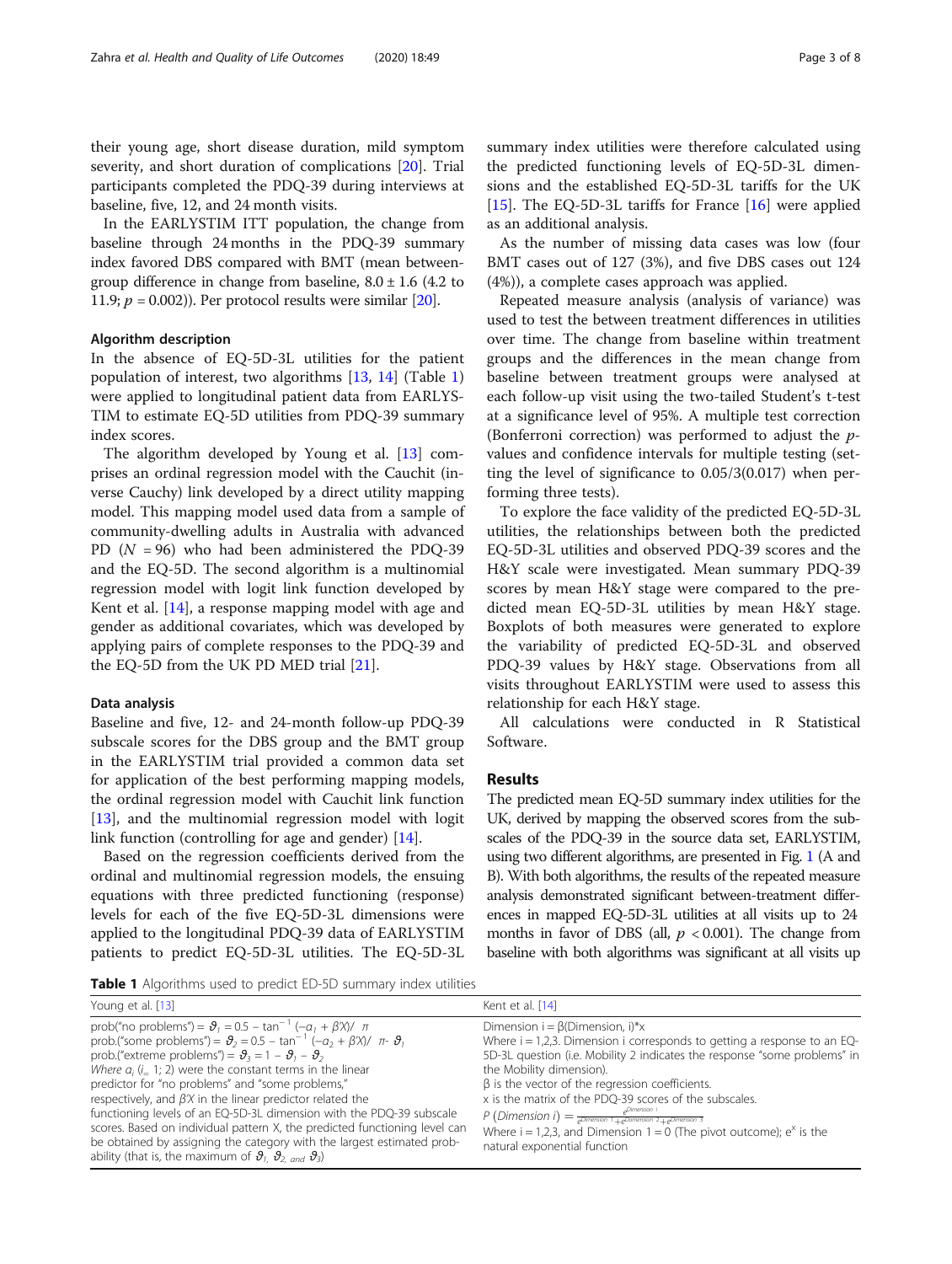

<span id="page-3-0"></span>

to the final study visit at 24 months for the DBS group (all,  $p < 0.001$ ) (Fig. 1). The change from baseline in the predicted mean utility for BMT was not significant at any time point with both the Young and Kent algorithms (Fig. 2).

The predicted mean differences in utilities between groups were larger with the Young algorithm (0.142, 0.103, 0.105 at five, 12 and 24 months, respectively) compared with the Kent et al. algorithm (0.118, 0.092, 0.098 at five, 12 and 24 months, respectively).

Boxplots (Fig. [3](#page-4-0) and Fig. [4\)](#page-4-0) show the distribution of the predicted utilities derived using both algorithms by H&Y stage from EARLYSTIM with lower utilities corresponding to an increase in PD severity (H&Y), indicating a correlation between the two variables. This is consistent with the distribution of the mean PDQ-39 summary index by H&Y stage in EARLYSTIM (Fig. [5](#page-5-0)). However, the relationship in later H&Y stages is less reliable given fewer observations and high variability in this cohort.

The predicted mean EQ-5D summary index utilities for France are presented in Additional file [1.](#page-6-0)

### **Discussion**

The application of two previously developed mapping algorithms [[13,](#page-7-0) [14](#page-7-0)] to patient data from the EARLYSTIM trial demonstrated a statistically significant improvement in predicted EQ-5D-3L utilities with DBS between baseline and 24 month, corroborating the improvement in the PDQ-39 summary index score, as reported at 24 months in the DBS group in the same study [[20\]](#page-7-0). In contrast, there was no improvement in predicted EQ-5D-3L utilities between baseline and 24 months for the BMT group corresponding to no change in PDQ-39. Use of the mapping algorithms also revealed a statistically significant improvement in predicted EQ-5D-3L utilities with DBS compared with BMT, in line with PDQ-39 results. In contrast with the Kent algorithm [[14\]](#page-7-0), the Young algorithm [\[13\]](#page-7-0) generally resulted in higher predicted utilities indicating the trend of better HRQoL. With the Young algorithm, both the change from baseline to 24 months in predicted utilities with DBS (0.111) and the difference between groups at 24 months in favor of DBS (0.105) were clinically

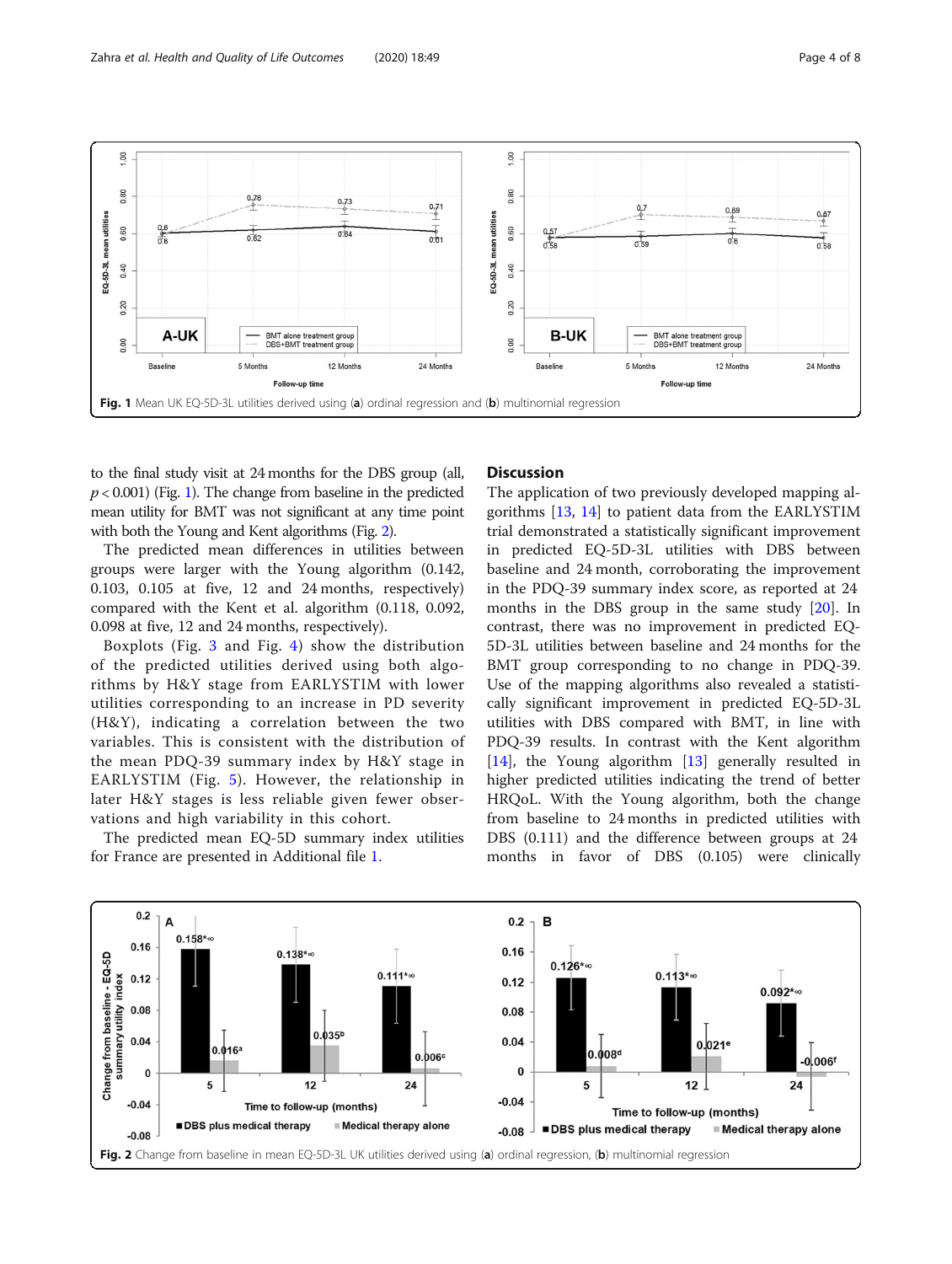<span id="page-4-0"></span>

meaningful as they exceeded the distribution of minimal clinically important difference values (0.09 to 0.10) [[22](#page-7-0)].

Changes from baseline to 12 months in observed EQ-5D-3L utilities in PD patients treated with DBS plus BMT, and differences between groups, have been reported in two other studies, PD MED [[21\]](#page-7-0) and PD SURG [\[8](#page-7-0)]. In both studies, DBS resulted in a greater gain in observed utility compared with BMT (0.236 (PD MED) and 0.06 (PD SURG)). The p-value, only determined for the PD SURG data, showed significantly greater observed utility with DBS ( $p = 0.04$ ). The discrepancy in utility gains between these studies may be explained by the different patient populations, as those with less advanced disease were recruited in PD MED.

Analysis of the distribution of the predicted EQ-5D-3L utilities (derived using the Kent algorithm) by the stage of PD severity (determined by H&Y stage across all EARLYSTIM visits), indicates a steady decrease in

predicted utilities with disease progression at H&Y stages 1, 2 and 2.5. These data suggest that even in the early stages of PD overall HRQoL is deteriorating.

The responsiveness (ability to reflect change over time) of the predicted EQ-5D-3L utilities derived using the Young and Kent algorithms was investigated in additional analyses of the DBS and BMT groups separately, and, in order to maximize sample size, the DBS and BMT groups were combined. Statistical analyses included effect size (ES) and standardized response mean (SRM). In summary, ES and SRM utilities were larger in the DBS group than the BMT group. Moderate values were reported in the combined group. It was not possible to conclude if one algorithm was more responsive than other. An additional file shows these results in more detail (see Additional file [2](#page-6-0)).

The use of mapping to predict utilities may be considered a study limitation. While we acknowledge that

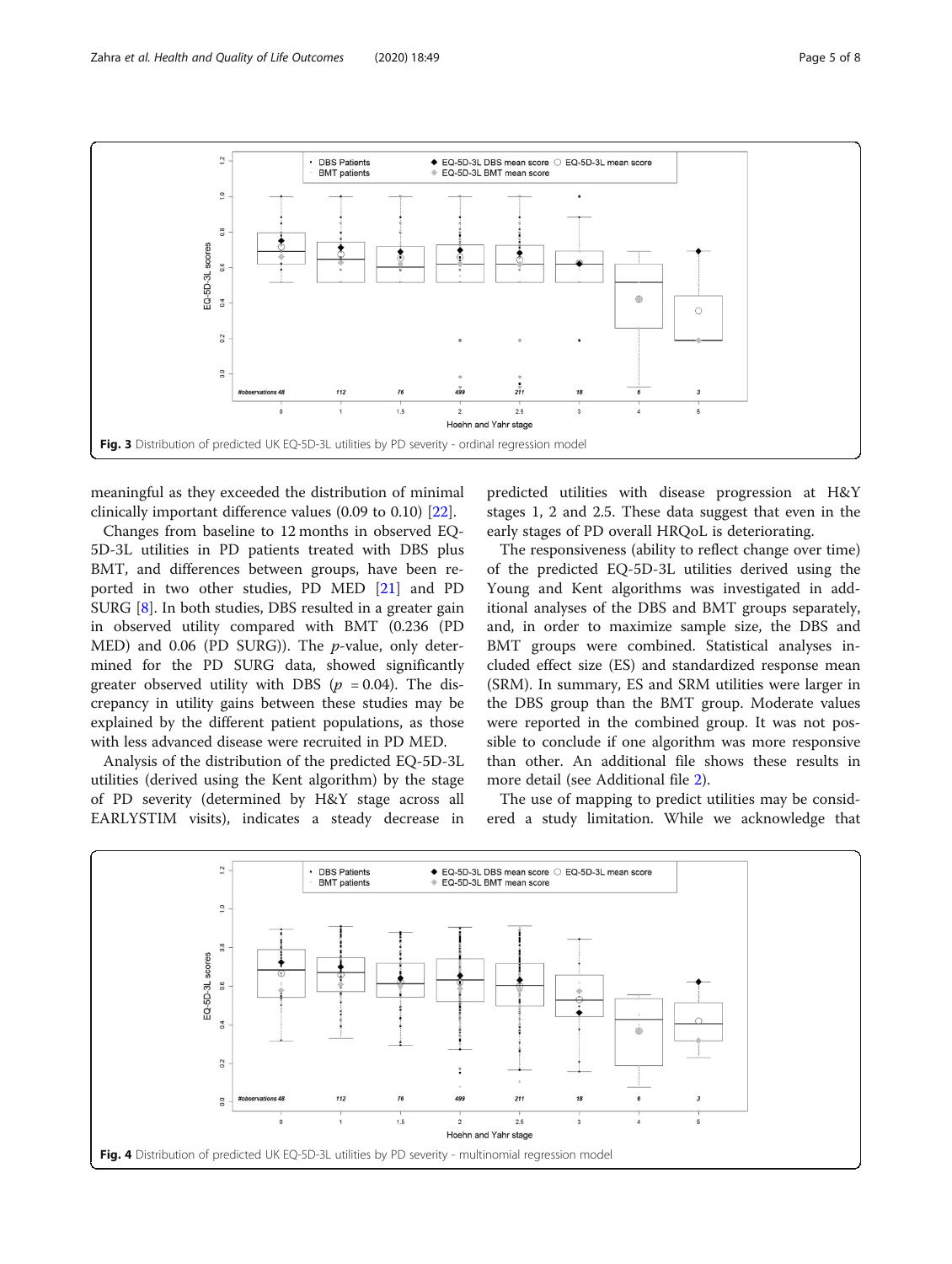<span id="page-5-0"></span>

mapping is less preferable to eliciting utilities directly from patients using the EQ-5D, health technology agencies have endorsed mapping as an acceptable way to derive them [[5\]](#page-7-0). Best practice criteria for mapping recommends that the mapping model should be investigated using data sets that comprise the HRQoL instruments used to estimate the EQ-5D data; the statistical performance of the model must be described and its selection justified; and how the variation in mapping algorithms impacts data outputs should be explored [[5](#page-7-0)]. All of these requirements have been met in the current study. Furthermore, predicting utilities using two algorithms developed using different statistical methods demonstrates a conservative approach.

This study is also limited because without empirical EQ-5D data we are unable to determine which mapping algorithm more accurately predicts utilities within the EARTLYSTIM trial. While both algorithms use different link functions, with additional covariates included in the Kent algorithm, our results are all based on regression models. However, differences between the algorithms emerged in terms of the coefficient correlates between the EQ-5D dimensions and PDQ-39 subscales. Young et al. [[13\]](#page-7-0) reported that the strongest positive relationships were between just one EQ-5D dimension, mobility, and the PDQ-39 subscales mobility, ADL, and bodily discomfort. In contrast, Kent et al. [\[14](#page-7-0)] reported strong positive associations between all EQ-5D dimensions and multiple PDQ-39 subscales including: mobility with mobility; self-care with ADL; usual activities with mobility and ADL; pain/discomfort with mobility and bodily discomfort; anxiety/depression with emotional well-being.

As the derivation of an algorithm and its application to patient data should be based on similar samples, differences in the populations included in the data sets accessed for this analysis are also important to

acknowledge as a limitation. The mean age of patients recruited by Young et al. [\[13](#page-7-0)] and Kent et al. [[14\]](#page-7-0) was 65 and 71 years, respectively, in contrast to 52 years in the EARLYSTIM [\[20](#page-7-0)] data set used here. Also, all patients in the EARLYSTIM study had early motor complications of PD, while 76% of the Kent et al. estimation data set from PD MED were described as having "early PD" and more than 25% had progressed to H&Y stages 3, 4 or 5, subgroups that had been excluded from EARLYSTIM. In contrast, 67% of the Young et al. data set had already undergone DBS implantation, leading to the assumption that they had presented with advanced PD. While the multinomial model used by Kent et al. to derive utilities from the PD MED data set used age as a covariate, concern remains regarding the more severe PD populations in the sample, compared with the EARLYSTIM subjects.

In addition, the response pattern for disease progression cannot be interpreted reliably beyond H&Y stage 2.5 due to the small number of observations and high variability at stages 3, 4 and 5. The dearth of observations with increasingly severe PD was due to the fact that only patients between H&Y stage 0 and 2.5 on medication were recruited for EARLYSTIM. In the absence of a data set of both PDQ-39 and EQ-5D-3L observed values that would allow validation of the predicted utilities by H&Y stage, we compared the observed PDQ-39 scores and predicted EQ-5D-3L utilities with those reported by Schrag et al. [[23\]](#page-7-0). We observed that the data illustrate a similar distribution of PDQ-39 for both datasets. Indeed, with highly comparable slopes, both distributions show a significant deterioration in terms of PDQ-39 with respect to the PD severity distribution. Predicted EQ-5D-3L utilities derived using the Kent algorithm showed increasing disutility as PD severity increased, albeit with a gentler slope compared with the relationship between observed EQ-5D-3L utilities and disease severity described by Schrag et al. [[23](#page-7-0)].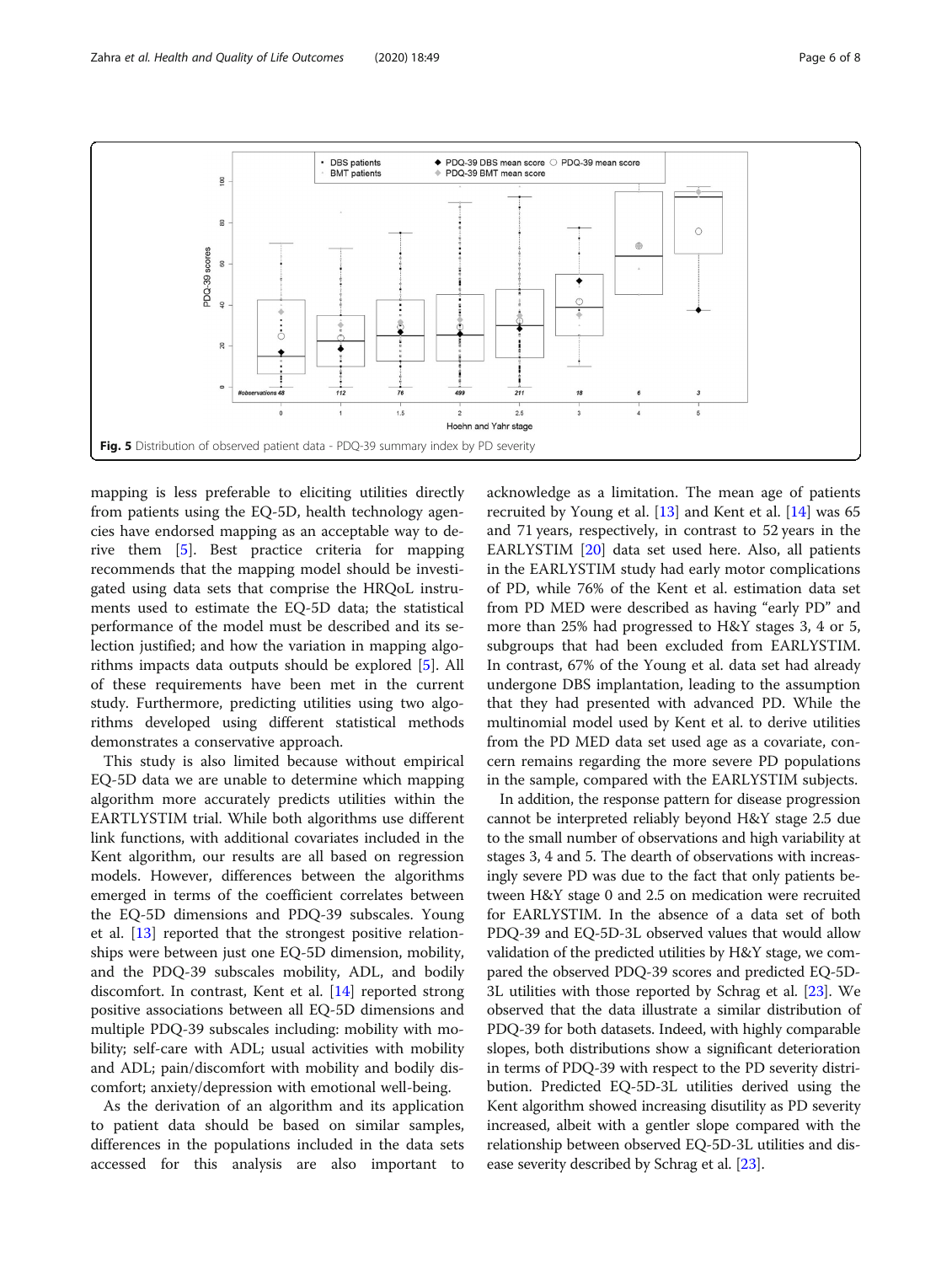<span id="page-6-0"></span>Mapping is an innovative and promising solution to address the evidence gap made by the absence of utility data. To determine how best to fill this evidence gap health economic statisticians have developed multiple mapping models and more recently other methodologies such as bolt-on domains to utility scales [\[9](#page-7-0)]. While there is no consensus of opinion on which is best, mapping is likely to remain a necessary tool in the health economist's armamentarium when it is necessary to source data from previously conducted clinical studies that lack utility data to compare treatment options for health technology assessments.

Future research is warranted to further validate the mapping models and alternative approaches, and to investigate the psychometric properties of predicted utilities in larger DBS data sets. The impact of predicted utilities mapped form both algorithms on cost-effectiveness ratios should be further explored.

#### Conclusions

In the absence of the direct survey of utilities in the EARLYSTIM trial, two mapping algorithms provided acceptable alternatives for preference measurement using observed PDQ-39 scores. Analyses demonstrated a statistically significant and clinically meaningful improvement in predicted utilities with DBS compared with BMT among patients with PD and early motor complications whose disease, in spite of being at an early stage of progression, had already negatively impacted their HRQoL. Mapping utilities from disease-specific HRQoL data is an innovative statistical methodology designed to ensure that cost-effectiveness analyses can be carried out in the absence of observed utility values to facilitate decision-making so that healthcare resources can be efficiently allocated in clinical practice.

#### Supplementary information

Supplementary information accompanies this paper at [https://doi.org/10.](https://doi.org/10.1186/s12955-020-01299-y) [1186/s12955-020-01299-y](https://doi.org/10.1186/s12955-020-01299-y).

Additional file 1. Mean EQ-5D-3L utilities for France derived from PDQ-39 scores using the algorithms developed by (A) ordinal regression and (B) multinomial regression. EARLYSTIM trial data that were used in this analysis included the scores of the eight subscales of PDQ-39, for 127 BMT patients and 124 dB patients, measured at baseline, five, 12, and 24 month visits in addition to age and gender.

Additional file 2. Responsiveness of mapped utilities: comparisons between the Kent and Young algorithms. In general, the Young et al. algorithm resulted in higher predicted utilities indicating the trend of better HRQoL compared with the Kent et al. algorithm. In addition, application of the French tariffs resulted in lower predicted utility values than the UK tariffs.

#### Abbreviations

BMT: Best medical therapy; DBS: Deep brain stimulation;

EARLYSTIM: Controlled Trial of Deep Brain Stimulation in Early Patients with Parkinson's Disease; EQ-5D: Euroqol 5 dimensions; EQ-5D-3L: EuroQol 5 dimensions with 3 levels of response; HRQoL: Health-related quality of life;

HY: Hoehn & Yahr stage; ITT: Intention-to-treat; PD MED: Long-term effectiveness of dopamine agonists and monoamine oxidase B inhibitors compared with levodopa as initial treatment for Parkinson's disease; PD SURG: Deep brain stimulation plus best medical therapy versus best medical therapy alone for advanced Parkinson's disease; PD: Parkinson's disease; PDQ-39: 39-item Parkinson's disease questionnaire eight dimensions; PDQ-8: 8 item Parkinson's disease questionnaire eight dimensions

#### Acknowledgements

The authors wish to acknowledge the contribution of the EARLYSTIM Study Group.

#### Authors' contributions

MZ: Research project: execution. Statistical Analyses: design, execution, review and critique. Manuscript Preparation: review, critique and final approval. GB: Manuscript preparation: writing of each draft; review and critique, final approval. IDZ: Research project: conception, organization. Statistical Analysis: review and critique. Manuscript Preparation: review, critique and final approval. MG: Statistical Analyses: design, execution, review and critique. Manuscript Preparation: review, critique and final approval. SWA: Research project: conception, organization. Statistical analyses: review and critique. Manuscript Preparation: review, critique and final approval. WMMS: Research project: conception, organization. Statistical Analysis: review and critique. Manuscript Preparation: review, critique and final approval.

#### Funding

Medtronic International Trading Sarl.

#### Availability of data and materials

The data that support the findings of this study were used under license for the current study, and so are not publicly available.

#### Ethics approval and consent to participate

The original data were collected from the EARLYSTIM Trial [\(ClinicalTrials.gov](http://clinicaltrials.gov) Identifier: [NCT00354133\)](https://clinicaltrials.gov/ct2/show/NCT00354133) which involved obtaining written informed consent from all participants upon trial enrollment. Ethics approval was provided by ethics committees for each participating center. Raw data were obtained as anonymized patient data.

#### Consent for publication

Not applicable.

#### Competing interests

Mehdi Zahra is an employee of Medtronic International Trading Sarl. Gillian Barnett received a consultancy fee from Medtronic International Trading Sarl for this study.

Isabelle Durand-Zaleski received a consultancy fee from Medtronic International Trading Sarl for this study.

Michal Górecki is an employee of Health Technology Assessment and received a consultancy fee from Medtronic International Trading Sarl for this study.

Silke Walleser Autiero is an employee of Medtronic International Trading Sarl. W.M. Michael Schüpbach received a consultancy fee from Medtronic International Trading Sarl for this study and has received grants from French Programme Hospitalier de Recherche Clinique National (P050909), the German Ministry of Research (Klinische Studien 01KG0502), Boston Scientific, and Actelion, and personal fees from Merz Pharma, Zambon, Medtronic, Aleva, Boston Scientific, Allergan.

#### Author details

<sup>1</sup>Medtronic International Trading Sarl, Route de Molliau 31, 1131, Tolochenaz Tolochenaz, Switzerland. <sup>2</sup> Hôpital de l'Hotel-Dieu, lle de France, 1 Place du Parvis de Notre-Dame, 75004 Paris, France. <sup>3</sup>Santé Publique Hôpital Henri-Mondor, 51, avenue du Mal de Lattre de Tassigny, 94010 Créteil, France. <sup>4</sup> Health Technology Assessment Consulting, Starowiślna 17/3, 31-038 Kraków, Poland. <sup>5</sup>Gillian Barnett and Associates Limited, Claggan, Hornhead Dunfanaghy, Letterkenny, Co. Donegal, Dunfanaghy, Ireland. <sup>6</sup>Assistance Publique Hôpitaux de Paris, Institut National de Santé et en Recherche Médicale, Institut du Cerveau et de la Moelle Epinière, Centre d'Investigation Clinique 1422, Département de Neurologie, Hôpital Pitié-Salpêtrière, F-75013 Paris, France. <sup>7</sup>Movement Disorders Center, Department of Neurology, Bern University Hospital and University of Bern, Freiburgstrasse 8, 3010 Bern, Switzerland.